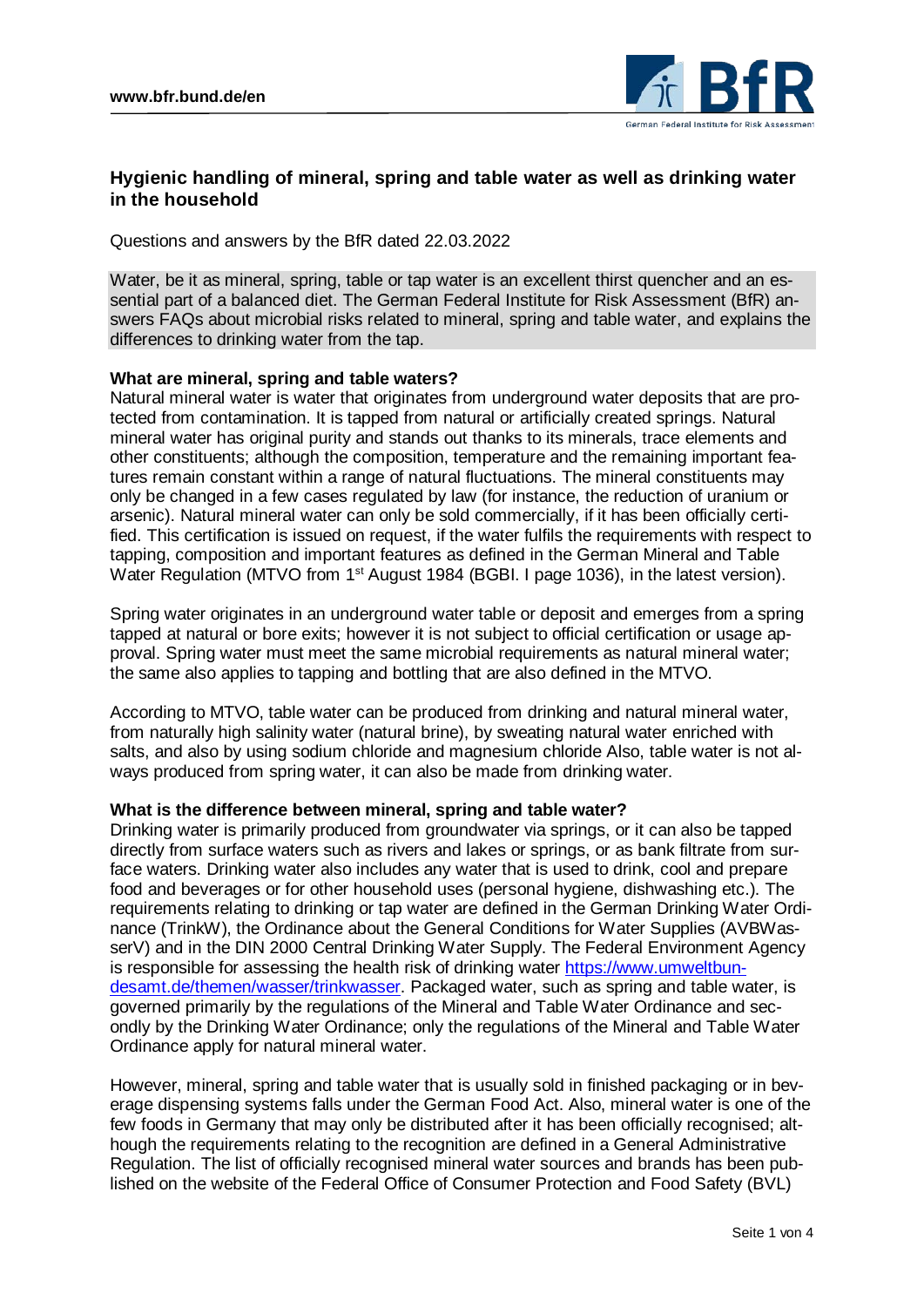

#### **www.bfr.bund.de/en**

[\(https://www.bvl.bund.de/SharedDocs/Downloads/01\\_Lebensmittel/datenmanagement/min](https://www.bvl.bund.de/SharedDocs/Downloads/01_Lebensmittel/datenmanagement/mineralwasser_deutsche.html)[eralwasser\\_deutsche.html\)](https://www.bvl.bund.de/SharedDocs/Downloads/01_Lebensmittel/datenmanagement/mineralwasser_deutsche.html). A comparable list of the mineral waters recognised by the Member States of the European Union (EU) has been published by the European Commission.

In contrast, healing waters are not considered food, instead they are classified as a medicinal product and therefore fall under the German Pharmaceutical Act.

#### **What are the legal quality requirements for mineral, spring and table water?**

The legal requirements for mineral, spring and table water are defined in the EU Directive 2009/54/EC relating to the tapping and exploitation of natural mineral waters and the national Mineral and Table Water Ordinance (MTVO). These regulations include requirements for mineral and table water with respect to tapping, production, treatment and distribution. The detailed requirements relating to the certification and exploitation approval of natural mineral water are laid out in the general administrative act on the approval of and the licence to exploit natural mineral water from 9th March 2001. More details about labelling are provided by the MTVO; here, the labelling also needs to meet the specifications of the EU regulation on the provision of food information to consumers ((EU) No. 1169/2011).

### **Are there requirements relating to the microbiological quality of mineral, spring and table water?**

The microbiological quality of mineral, spring and table water is considered very good. In compliance with the very strict criteria that apply to official certification and the licence to exploit natural mineral water, steps must be taken to ensure that there are no pathogens or parasites at the source or where the product is marketed. It may only contain those revivable micro-organisms that do not indicate contamination during tapping or bottling. To check compliance with these criteria, microbiological examinations for specific indicator organisms (including Escherichia coli, coliforme germs, faecal streptococci and Pseudomonas aeruginosa) and for the total microbial content are stipulated. The same specifications apply for spring and table water.

#### **Are there requirements relating to the microbiological quality of drinking water?**

The microbiological and chemical requirements for drinking water are governed by the Drinking Water Act. The drinking water supply also defines that tap water may not contain any pathogens nor any other substances in concentrations that may be harmful to health; although the list of microbiological and chemical parameters that need to be checked is much longer than for mineral, spring and table water and e.g. pesticides. Regular inspections do not take place here at the 'begin of the pipe' but at the 'end of the pipe', i.e. before the tap water reaches the households. The respective technical norms (DIN, EN) for examining the drinking water for microbiological and chemical parameters are listed in the Regulation.

### **What can consumers do to maintain the microbiological quality of mineral, spring and table water, ad even self-bottled drinking water.**

Generally, water does not offer good conditions for the growth of bacteria because there are no nutrients required for micro-organisms to grow. Microbiological examinations conducted in la-boratory conditions indicate that the pH-value, the temperature, the level of carbonic acid and the existence of organic material in beverages and also in mineral water impact on the growth of existing micro-organisms. Other studies compared the presence of micro-organisms in non-carbonated water to the level of micro-organisms in carbonated mineral water. Bacteria were detected more frequently in non-carbonated water. Also, the spring location and the storage period, but not the storage temperature have an impact. To maintain microbiological quality, mineral, spring and table water should be protected from contamination (especially after being opened), stored in a cool place and consumed as quickly as possible.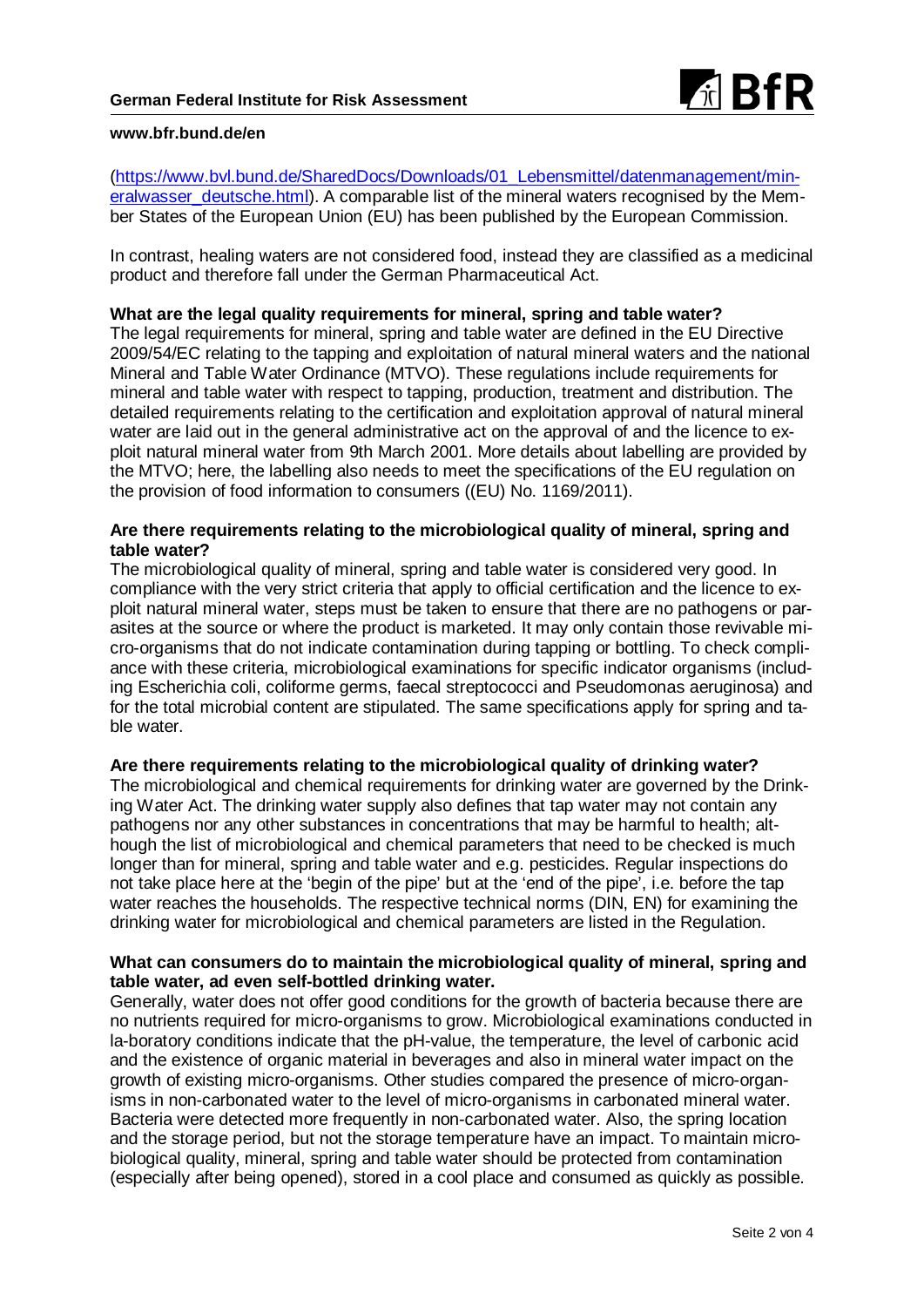

#### **www.bfr.bund.de/en**

As it is possible to contaminate water with bacteria when drinking straight from the bottle, this should be avoided or the remaining water should be drunk by the same person or poured away.

### **How long can water be drunk from an opened bottle once it has been opened?**

In general, the mineral, spring and table water should always be consumed directly after the bottles have been opened, in particular if the water is drunk directly from the bottle. Previously opened bottles should be closed and stored in a chilled place. These can still be consumed even after several days. This also applies to self-bottled drinking water, if the water is bottled hygienically. However, the freshness of the water, especially carbonated water, decreases over time. Carbonic acid can escape more easily from plastic bottles (polyethylene terephthalate (PET)) than from glass bottles, which is why the expiry date for water in PET bottles is usually shorter than for water in glass bottles. Water standing open at room temperature should not be drunk after several days.

#### **How does the shelf life change, if the bottle stands in the fridge?**

Most micro-organisms require temperatures higher than those inside a fridge to grow. Therefore, it is recommended keeping open bottles or packaging at fridge temperature.

### **Does it make a difference if I drink the water from a glass or directly from the bottle?**

The mouth cavity of every person is populated by bacteria and yeasts. These so-called mouth flora have a protective function to prevent the penetration of pathogens. Also, there could be leftover food in the mouth. The water or the bottle can be contaminated by drinking straight from the bottle. Therefore, drinking straight from the bottle should be avoided or the bottle should be drunk as soon as possible and not shared with other persons.

## **Do the shelf lives of bottled mineral, spring and table water or tap water differ?**

The shelf life depends on the hygienic quality that is tested, both of tap water and also bottled mineral, spring and table water. However, when bottling water into finished packs (e.g. glass or plastic bottles of drinks cartons), certain hygiene requirements are stipulated to ensure that neither the packaging itself nor the bottling process is contaminated. If comparable hygienic aspects, even for self-bottled tap water, are observed, and the water is sealed and cooled, this water can also be stored for some time. Also, steps must be taken to ensure regular thorough cleaning of the used water bottles, in particular if water is drink straight from the bottle, for ex-ample drink bottles used for sports.

### **Does it make a difference whether water is kept in a glass or plastic bottle?**

Hygienic quality, i.e. the existence of pathogens that could impact on health, is not affected by the type of packaging. However, there are discussions about whether substances that could have a similar effect to hormones could pass from the plastic packaging into the water. This was triggered by studies that verified effects similar to oestrogen in snails and cell cultures that came into contact with mineral water. However, a comparison of mineral waters from PET bot-tles and water from glass bottles showed no difference with respect to the measured very low oestrogen activity. It is therefore unlikely that this low activity can be traced back to the PET bottles. Chemical analyses of mineral water have not yet verified any substances that could have caused oestrogen activity. Changes in taste or odour can however occur when acetaldehyde from PET bottles is transferred, because this substance can be tasted and smelt even in very small quantities. No impact on health is expected, even if acetaldehyde is tasted or smelt, because the quantity is usually well below the statutory tolerance. BfR has answered more FAQs about PET bottles at [https://www.bfr.bund.de/en/se](https://www.bfr.bund.de/en/selected_questions_and_answers_on_pet_bottles-60846.html)[lected\\_questions\\_and\\_answers\\_on\\_pet\\_bottles-60846.html.](https://www.bfr.bund.de/en/selected_questions_and_answers_on_pet_bottles-60846.html)